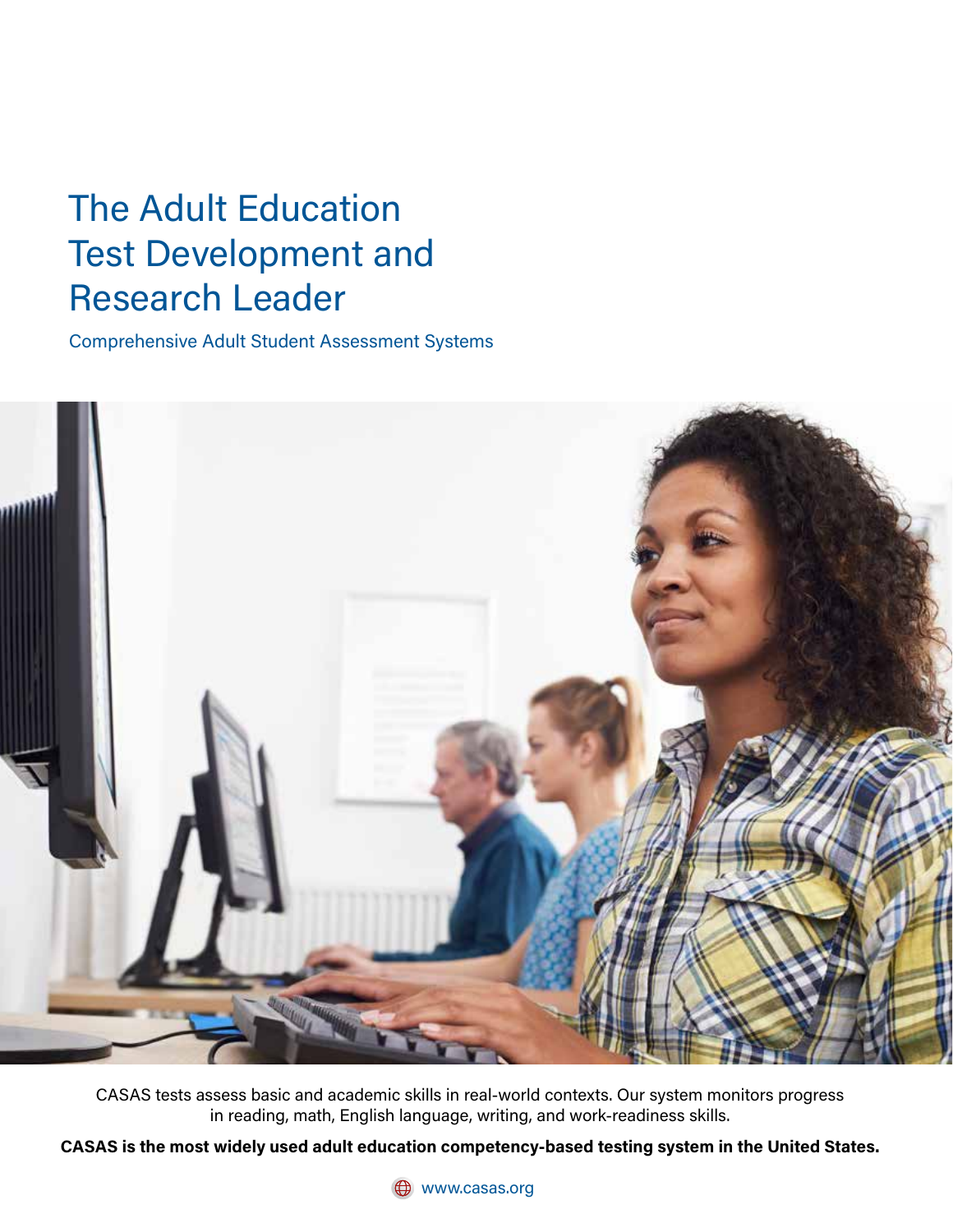# Online Testing eTests®

CASAS eTests is our premier web-based testing system. Programs purchase web-test units (WTUs) that never expire and are usable with any test in the online system. CASAS eTests saves time and money by giving a Locator in place of an Appraisal (placement) test. At the end of the Locator, the system seamlessly moves the student into the appropriate pretest.

www.casas.org/product-overviews/software/casas-etests

## Data Collection and Accountability Software **TOPSpro**

TOPSpro Enterprise makes accountability quick, easy, and efficient. Our software offers numerous reports that meet the accountability, program, and instructional needs of administrators, teachers, and students.

#### **INSTRUCTORS**

benefit from automated test scoring and learning gains calculations and are able to plan curriculum and instruction based on content standards and competencies.

#### **ADMINISTRATORS AND POLICYMAKERS**

know they can rely on the system to aggregate statewide data and meet federal reporting requirements.

#### **STUDENTS**

know the system tracks their progress along every step of their educational path. Reports guide the learning process.

| 09/23/2019<br>23:34:49                                |                                                                                                                |         |                                                                                         | <b>Class Performance</b><br>by Test & Content Standard                                                                                                                                              |      |            | Page 13 of 32 | <b>SCSSTC4</b>   |                                      |         |                                                |                                   |            |                                  |
|-------------------------------------------------------|----------------------------------------------------------------------------------------------------------------|---------|-----------------------------------------------------------------------------------------|-----------------------------------------------------------------------------------------------------------------------------------------------------------------------------------------------------|------|------------|---------------|------------------|--------------------------------------|---------|------------------------------------------------|-----------------------------------|------------|----------------------------------|
| <b>Agency:</b><br>Site: Class:<br>Course:             | 4908 - Rolling Hills Adult School (RHAS)<br>11 - RHAS: North City<br>61392 - Reading Skills 3<br><b>RS3BEE</b> |         |                                                                                         | 521457 - Goldberg, C<br>Teacher:<br>Form:<br>906R - Reading GOALS Level C<br>Total Tests: 13                                                                                                        |      |            |               |                  |                                      |         |                                                |                                   |            |                                  |
| <b>CASAS</b><br>Reading<br><b>Standards</b><br>(2016) | No. of<br><b>Items</b>                                                                                         | Correct | <b>Content Standard Descri</b>                                                          | <b>CASAS</b><br>09/16/2019                                                                                                                                                                          |      |            |               |                  | <b>Individual Skills Profile</b>     |         |                                                |                                   |            | Page 1 of 1                      |
| RDG2.3                                                | 4                                                                                                              | 56%     | Interpret accurately a ran<br>e.g., phlebotomist), and c<br>treaty) in context, includi | 15:18:31<br>Jason Lee                                                                                                                                                                               |      |            |               |                  |                                      |         |                                                |                                   |            | <b>ISP</b>                       |
| RDG2.8                                                | 3                                                                                                              | 51%     | Interpret unknown and m<br>appropriate strategies (e.                                   |                                                                                                                                                                                                     |      |            |               |                  |                                      | Agency: | (RHAS)                                         | 0000 - Rolling Hills Adult School |            |                                  |
| RDG3.11                                               | $\overline{2}$                                                                                                 | 65%     | Identify the main idea of                                                               | 103854<br><b>ID#</b>                                                                                                                                                                                |      |            |               |                  |                                      |         | Program: Basic Skills (ABE)                    |                                   |            |                                  |
| RDG3.17                                               | 13                                                                                                             | 57%     | Identify the key details ar                                                             |                                                                                                                                                                                                     |      |            |               |                  |                                      |         |                                                |                                   |            |                                  |
| RDG3.14                                               | з                                                                                                              | 59%     | Identify the author's point                                                             |                                                                                                                                                                                                     |      |            | <b>Scale</b>  | NRS <sup>*</sup> | Form                                 |         | <b>Number of Items</b>                         |                                   | Grade      |                                  |
| RDG4.3                                                | $\mathbf{z}$                                                                                                   | 58%     | Determine what texts say                                                                | <b>Most Recent</b>                                                                                                                                                                                  | Form | Date       | Score         | Level            | Level                                | Total   | Correct                                        | <b>Attempted</b>                  | Equiv.     |                                  |
|                                                       |                                                                                                                |         |                                                                                         | Math                                                                                                                                                                                                | 917M | 07/18/2019 | 238           | 6                | C/D                                  | 38      | 27                                             | 38                                | 9.5        |                                  |
| RDG4.4                                                | T                                                                                                              | 52%     | Determine what texts say<br>evidence.                                                   | Reading                                                                                                                                                                                             | 907R | 07/18/2019 | 248           | ×                | $\mathbf{D}$                         | 40      | 28                                             | 40                                | 10.9       |                                  |
| RDG4.6                                                | 1                                                                                                              | 23%     | Use text features (e.g., bc<br>features influence meanin                                | College & Career Readmess Standards<br><b>Reading Competencies</b><br><b>CCR Reading</b><br>N Correct<br><b>Reading Content Areas</b><br><b>Anchor Standards</b><br>50%<br>Community Resources<br>4 |      |            |               |                  |                                      |         | N Correct                                      |                                   |            |                                  |
| <b>RDG4.7</b>                                         | $\overline{z}$                                                                                                 | 65%     | Describe and analyze the                                                                | <b>Health</b>                                                                                                                                                                                       |      |            |               | 100%             | Vocabulary                           |         |                                                |                                   |            |                                  |
|                                                       |                                                                                                                |         | effect, comparison and co                                                               | Employment                                                                                                                                                                                          |      |            | 17            | 70%              | Academic                             |         |                                                | 84                                | 4          | 50%                              |
|                                                       |                                                                                                                |         |                                                                                         | Government and Law                                                                                                                                                                                  |      |            | 12            | .66%             | Meaning from context                 |         |                                                | 84                                | $\ddot{a}$ | 50%                              |
|                                                       |                                                                                                                |         |                                                                                         |                                                                                                                                                                                                     |      |            |               | 80%              | <b>Reading Comprehension Skills</b>  |         |                                                |                                   |            |                                  |
|                                                       |                                                                                                                |         |                                                                                         | Learning and Thinking Skills                                                                                                                                                                        |      |            | s             |                  | Locate details                       |         |                                                | R\$                               |            | 42%                              |
|                                                       |                                                                                                                |         |                                                                                         |                                                                                                                                                                                                     |      |            |               |                  | identify main idea, Author's purpose |         |                                                | R2.86                             |            | 56%                              |
|                                                       |                                                                                                                |         |                                                                                         |                                                                                                                                                                                                     |      |            |               |                  | Higher Order Reading Skills          |         |                                                |                                   |            |                                  |
|                                                       |                                                                                                                |         |                                                                                         |                                                                                                                                                                                                     |      |            |               |                  |                                      |         | Locate/Compare details. Infer/Draw conclusions | R1.R9<br><b>Section</b>           | 11         | $-81%$<br><b>Service Control</b> |

www.casas.org/product-overviews/software/topspro-enterprise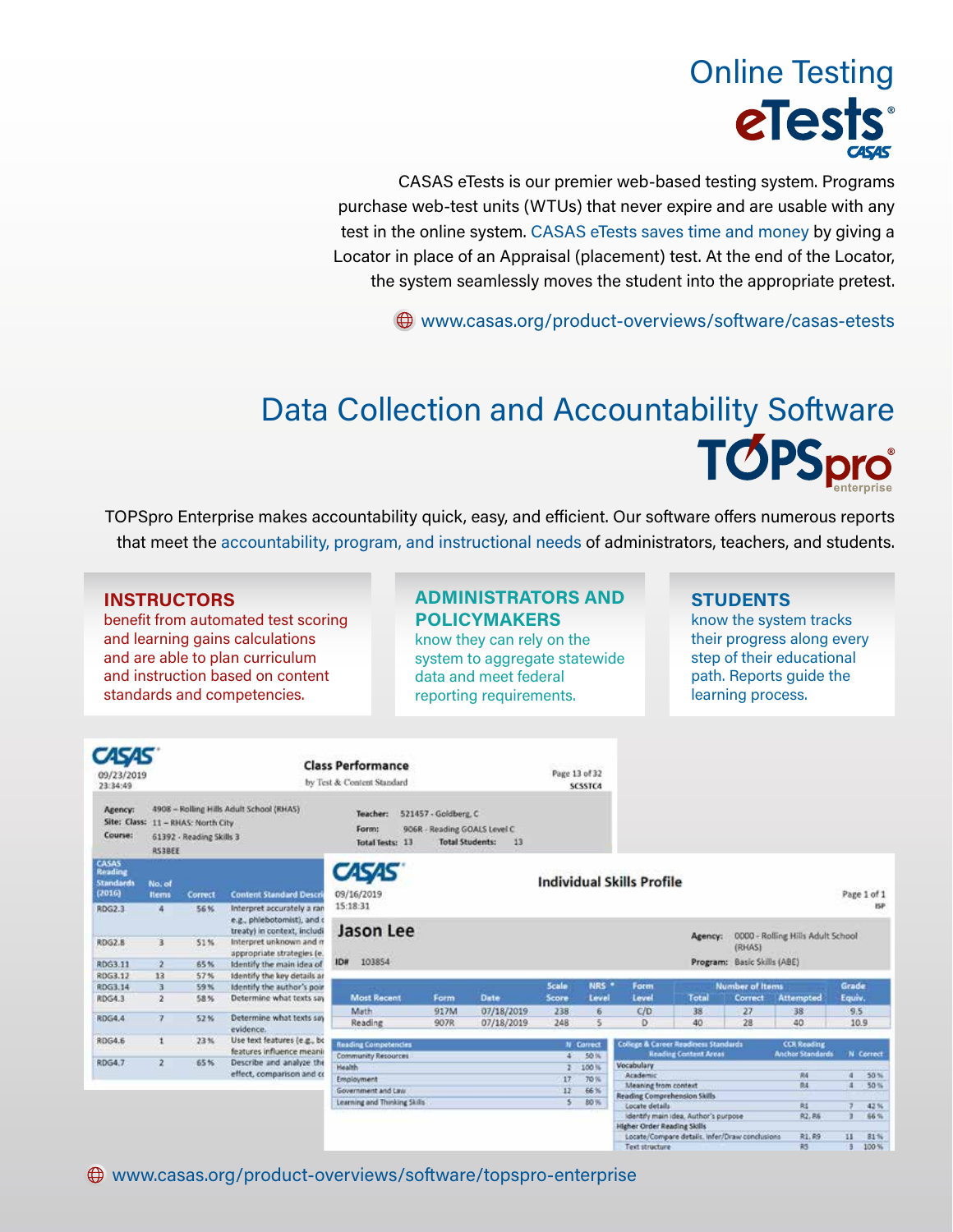## The Testing Process



#### **Placement Placement**

Use Locator or Appraisal to find appropriate pretests and place students in program.

#### **Pretest Pretest**

Use pretests to place students into appropriate NRS Educational **Functioning** Level and identify instructional needs.

#### **Instruction**

Use pretest results to guide teaching. Use QuickSearch Online to find curriculum resources.

Use post-tests to measure gains and **Educational Functioning** Level.

**Post-test**

#### **Achieve Goals**

**Postsecondary** and Workforce

### Start-Up Menu

| <b>Placement</b>          | <b>CASAS eTests Online Locator</b><br>Form 900R Reading GOALS Appraisal<br>Form 900M Math GOALS Appraisal<br>Life and Work Series Form 80 Appraisal                                                       |  |  |  |  |  |
|---------------------------|-----------------------------------------------------------------------------------------------------------------------------------------------------------------------------------------------------------|--|--|--|--|--|
| <b>Pretest</b>            | <b>Reading GOALS</b><br>Math GOALS<br>Life and Work Reading<br>Life and Work Listening                                                                                                                    |  |  |  |  |  |
| <b>Instruction</b>        | QuickSearch (instructional materials database)                                                                                                                                                            |  |  |  |  |  |
| <b>Post-Test</b>          | Use same series as pretest                                                                                                                                                                                |  |  |  |  |  |
| <b>Additional Testing</b> | <b>Citizenship Testing</b><br><b>Secondary Level Assessment</b><br><b>Spanish Language Reading Assessment</b><br><b>Special Needs Testing</b><br><b>Workplace Assessment</b><br><b>Writing Assessment</b> |  |  |  |  |  |

 $\bigoplus$  www.casas.org/product-overviews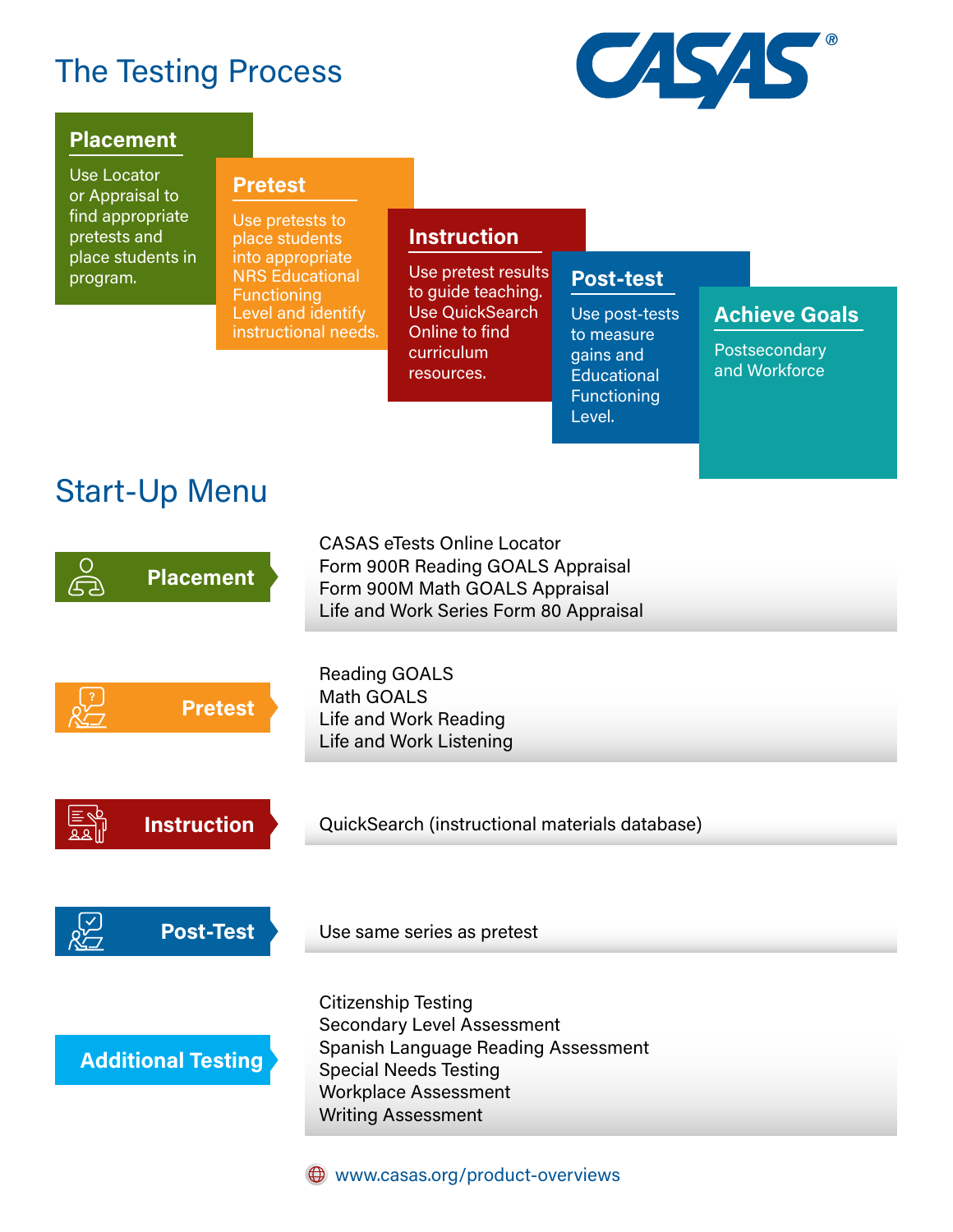

## **Training Workshops**

The integrity and quality of testing is a top priority at CASAS. Therefore, completing a training workshop is necessary to ensure valid and reliable results.

Our customized workshops focus on using CASAS to its full advantage. Participants are confident they can rely on CASAS as today's testing and technology choice.

Enrolling in a training workshop is easy. Many are available online at training.casas.org at no cost. Face-to-face training by a state-level certified trainer is always available. Training is offered at our National Summer Institute also.

# **MA<sub>Z</sub> CASAS** National

The three-day Institute offers training sessions, workshops, workgroups, and featured speakers. The focus is on current issues and concerns in adult education—the latest in test development, new technology and resources, and sharing best practices.

#### $\bigoplus$  www.casas.org/si



## Join us

in June at the Summer Institute in Southern California. You will meet and work with administrators, instructors, workforce specialists, and others making a difference in the lives of millions of youth and adult learners and workers.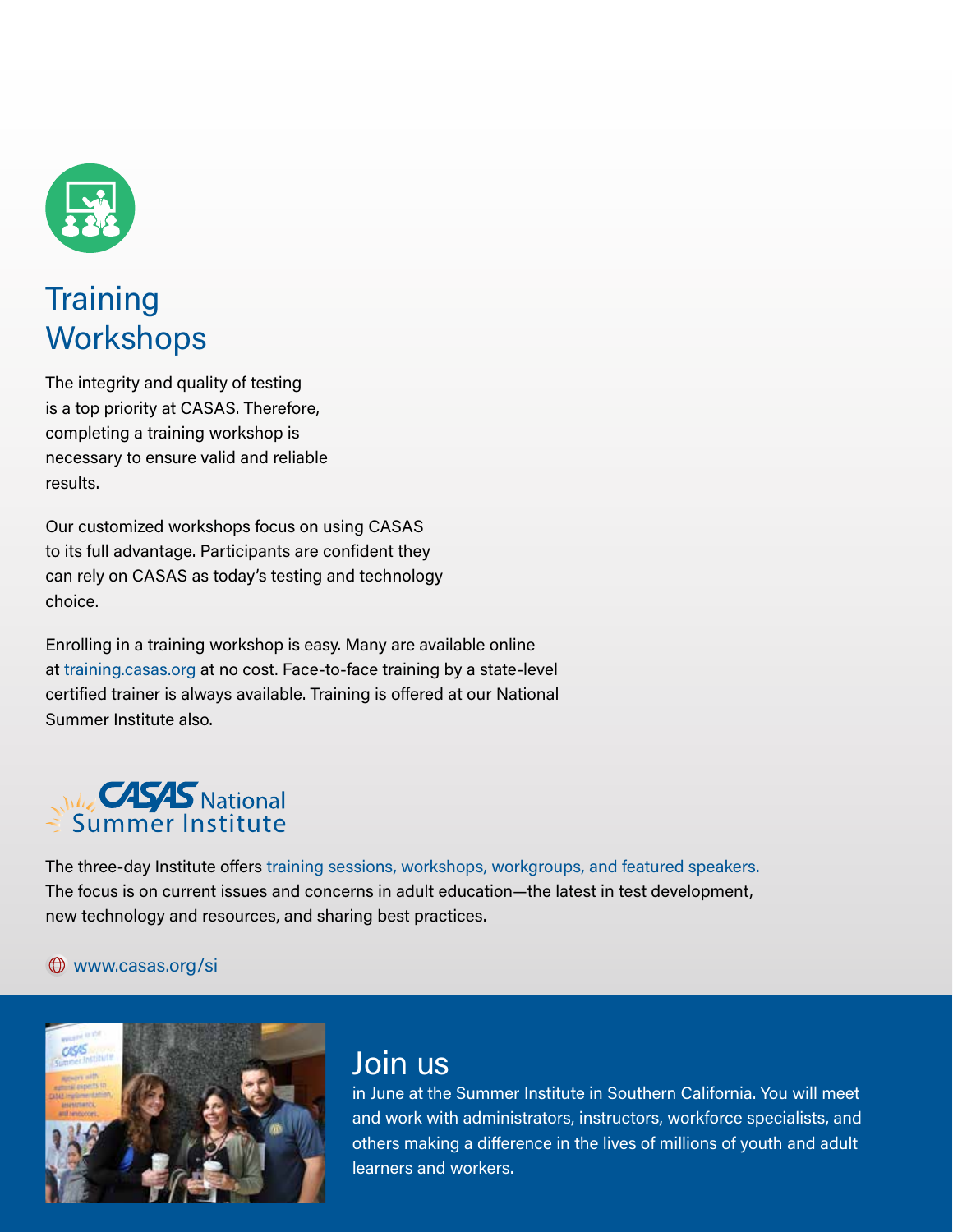

CASAS reading and math tests are approved for NRS\* reporting in Adult Basic Education, Adult Secondary Education, and English Language programs.

CASAS listening tests are approved for English Language programs.

\*The National Reporting System (NRS) for Adult Education is an outcome-based federal reporting system administered by the U.S. Department of Education, Office of Career, Technical, and Adult Education.

### Our Credentials

CASAS is approved by the U.S. Department of Education and the U.S. Department of Labor and is used nationally and internationally.

Members of the CASAS National Consortium, **a field-based advisory group of state leaders in adult education and workforce development, and representatives from business and industry**, work throughout the year to identify the assessment and research needs of the groups they represent.